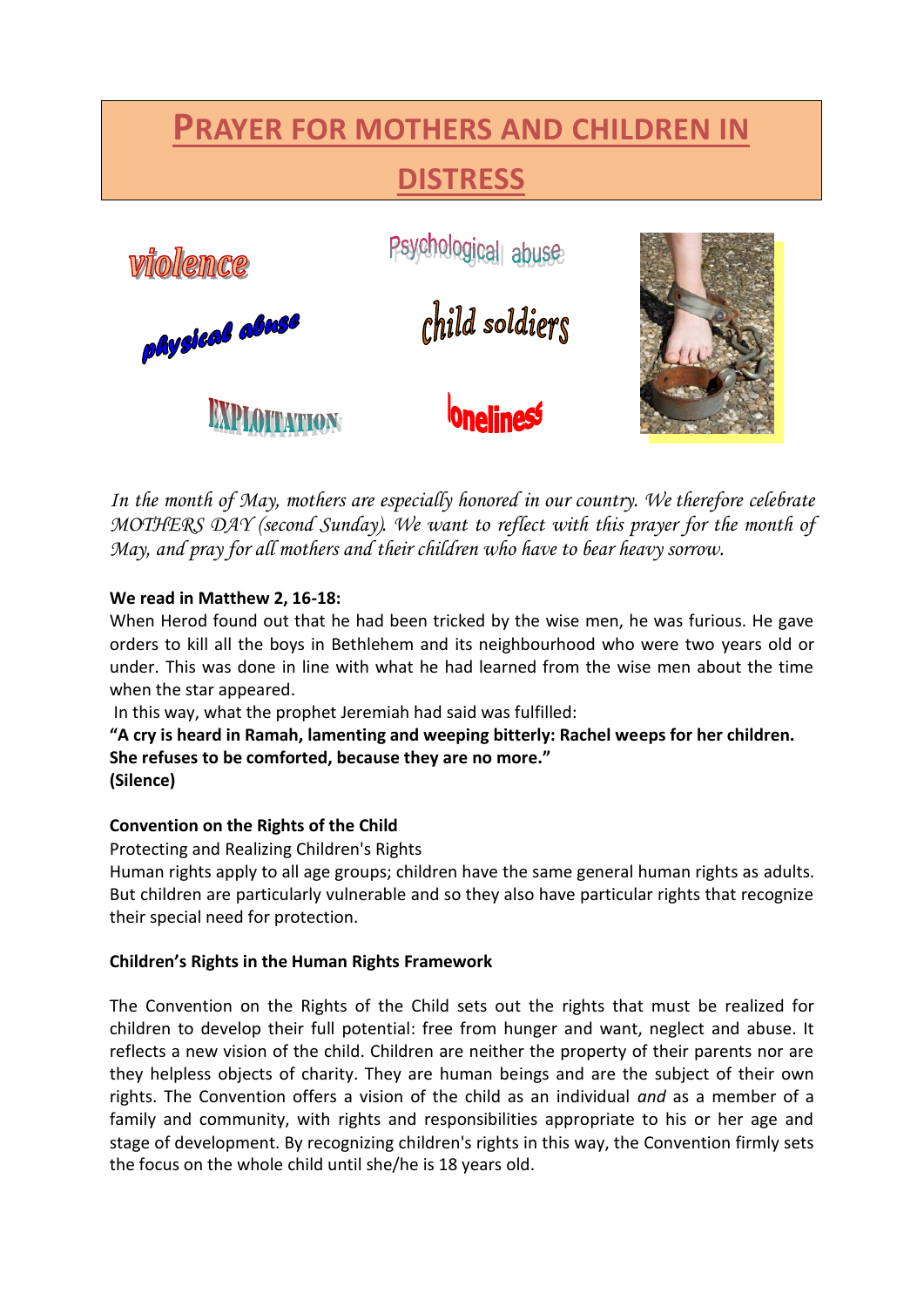**The sufferings of women have many facets:**



- **Beaten**
- **Imprisoned**
- **Maltreated**
- **Physically and/or sexually abused**
- **Repudiated …**

#### **International Day for the Elimination of Violence against Women 2013**

UN Secretary-General Urges States to Meet Commitments to End Violence against Women and Girls.

The global vision of the UNiTE campaign is a world free from violence against all women and girls. This vision can only be realized through the meaningful actions and ongoing political commitments of national governments, backed by adequate resources.



The United Nations Secretary-General's UNiTE campaign calls on all governments, civil society, women's organizations, men, young people, the

private sector, the media and the entire UN system to join forces in addressing this global pandemic. Through its advocacy initiatives at the global, regional and national levels, the UNiTE campaign is working to mobilize individuals and communities. In addition to supporting the longstanding efforts of women's and civil society organizations, the campaign is actively engaging with men, young people, celebrities, artists, sports personalities, the private sector and many more.

**Personal Reflection:** How do I feel about these situations?

What can I do about it? Think creatively!

**(Silence)**

**Let us pray for all the woman and children in distress:**

#### **Selections from Psalm 10**:

Why, O Lord, do you stand afar? Why hide from us in times of distress?

The wicked are in power; the weak suffer harassment; the poor become victims of evil schemes. He thinks to himself: "God has forgotten; he has hidden his face and will never see this".